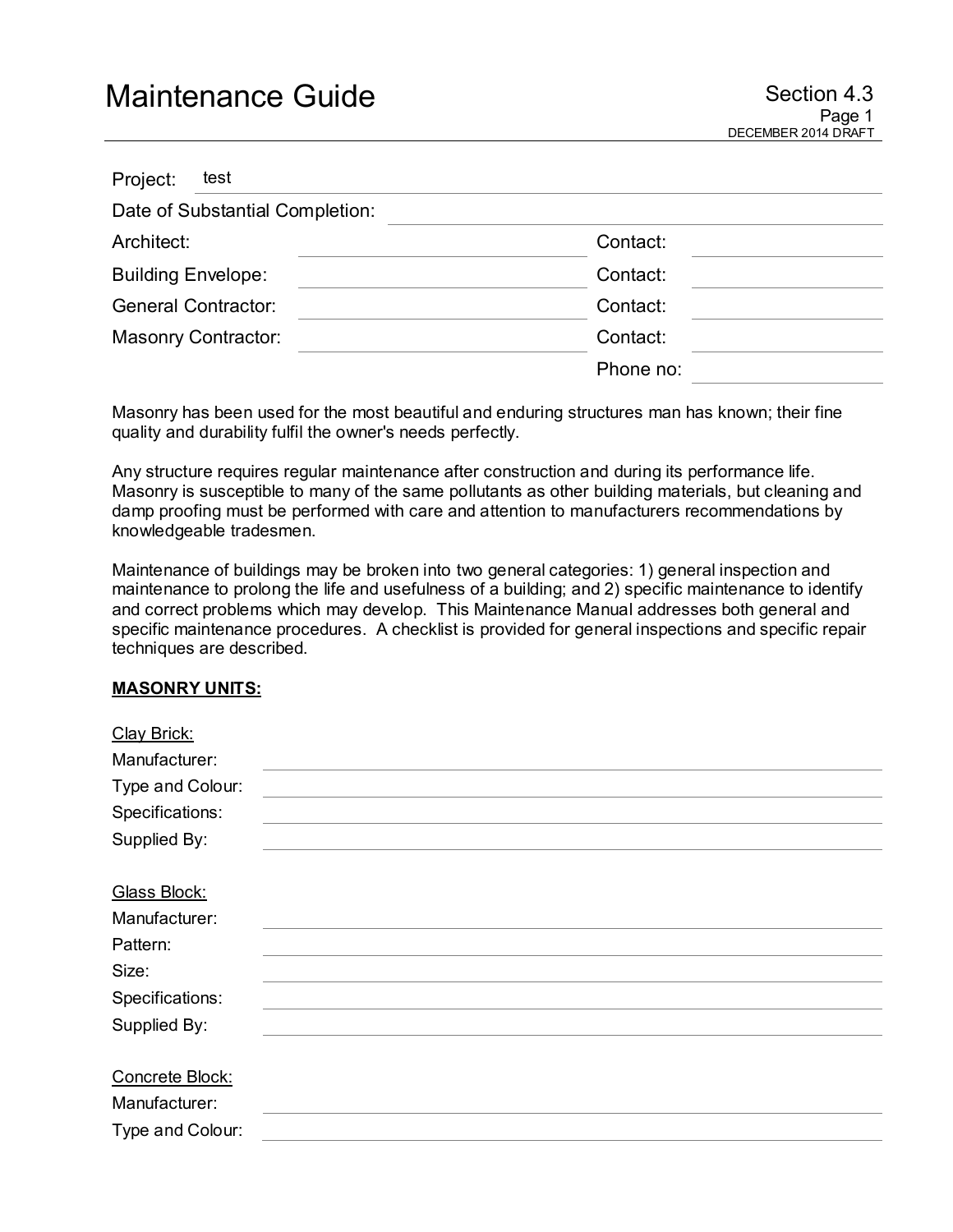# Maintenance Guide Section 4.3

| Specifications:                 |                                                                                           |                                                                                                                      |   |  |
|---------------------------------|-------------------------------------------------------------------------------------------|----------------------------------------------------------------------------------------------------------------------|---|--|
| Supplied By:                    |                                                                                           | <u> 1989 - Johann Stein, marwolaethau a bhann an t-Amhair an t-Amhair an t-Amhair an t-Amhair an t-Amhair an t-A</u> |   |  |
|                                 |                                                                                           |                                                                                                                      |   |  |
|                                 |                                                                                           |                                                                                                                      |   |  |
| Stone Work:                     |                                                                                           |                                                                                                                      |   |  |
| Type and Colour:                |                                                                                           | <u> 1989 - John Stein, Amerikaansk politiker († 1908)</u>                                                            |   |  |
| Style:                          |                                                                                           |                                                                                                                      |   |  |
| Specifications:                 |                                                                                           |                                                                                                                      |   |  |
| Supplied By:                    |                                                                                           |                                                                                                                      |   |  |
|                                 |                                                                                           |                                                                                                                      |   |  |
| (list manufacturers)<br>Mortar: |                                                                                           |                                                                                                                      |   |  |
| Type:                           | S<br><u> 1990 - John Barn Barn, mars a</u>                                                |                                                                                                                      | N |  |
| Cement/Lime                     |                                                                                           |                                                                                                                      |   |  |
| <b>Masonry Cement</b>           |                                                                                           |                                                                                                                      |   |  |
| <b>Mortar Cement</b>            |                                                                                           |                                                                                                                      |   |  |
| <b>Premixed Mortar</b>          |                                                                                           |                                                                                                                      |   |  |
| Pigment                         |                                                                                           |                                                                                                                      |   |  |
| Colour                          |                                                                                           |                                                                                                                      |   |  |
| % Wt of Cement and Lime         |                                                                                           |                                                                                                                      |   |  |
|                                 |                                                                                           |                                                                                                                      |   |  |
| Caulking:                       |                                                                                           |                                                                                                                      |   |  |
| Type and Colour:                | the control of the control of the control of the control of the control of the control of |                                                                                                                      |   |  |
| Specifications:                 |                                                                                           |                                                                                                                      |   |  |
| Supplied By:                    |                                                                                           |                                                                                                                      |   |  |

|                                | <b>Cleaning Material</b> | <b>Water Repellent Coating</b> |
|--------------------------------|--------------------------|--------------------------------|
|                                | (Product, Manufacturer)  | (Product, Manufacturer)        |
| <b>Brick</b>                   |                          |                                |
| Natural Grey Concrete Block    |                          |                                |
| <b>Coloured Concrete Block</b> |                          |                                |
| Glass Block                    |                          |                                |
| <b>Stone</b>                   |                          |                                |

Note: Spec Data Sheets for recommended cleaning materials and water repellent coatings are to be attached.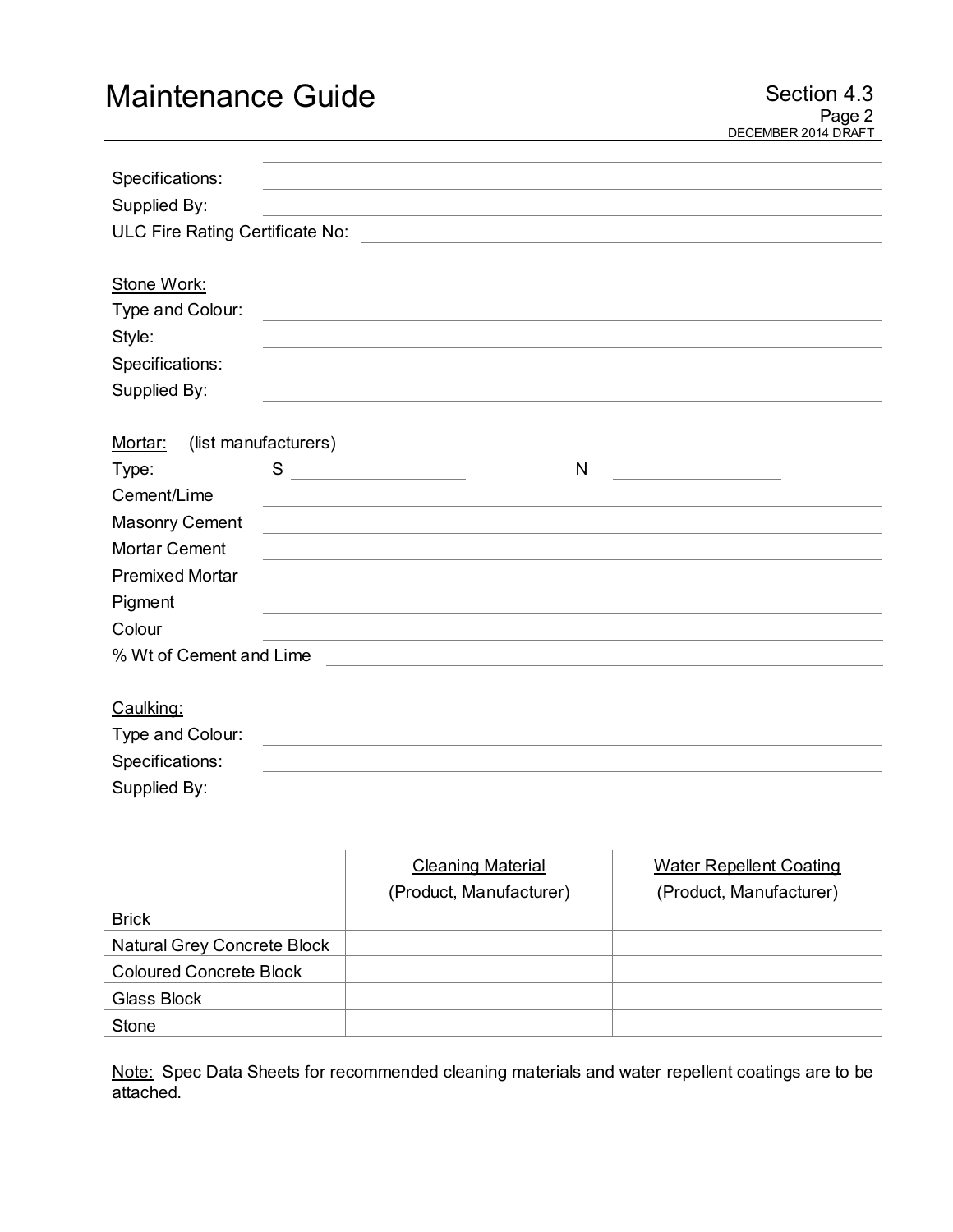# **GENERAL INSPECTION:**

A good, thorough inspection and maintenance program is often inexpensive to initiate and will prove advantageous in extending the life of a building. It is a good idea to become familiar with the materials used on a building and how they perform over a given time period.

It is suggested that periodic inspections be performed to determine the condition of the various materials used on a building. These inspections can be set for any given time period, i.e. monthly, yearly, etc. A suggested inspection period is "seasonal" so that the behaviour of building materials in various weather conditions can be noted. Inspection records, including conditions and comments, should be kept on the enclosed form to determine future "trouble spots". Check the Inspection & Maintenance Record for the recommended inspection schedule.

#### **SPECIFIC MAINTENANCE:**

#### **General**

Problems resulting from moisture penetration may include: efflorescence, spalling, deteriorating mortar joints, interior moisture damage, etc. If one or more of these conditions becomes evident, the direct source of moisture penetration should be determined and action taken to correct both the visible effect and the moisture penetration source. Table 1 lists various problems appearing on masonry due to moisture and the most probable source of moisture penetration. The items checked in the table represent each source that should be considered when such problems occur.

After investigating all of the possible moisture penetration sources, the actual source may be determined through the process of elimination. Many times the source will be self evident as in the cases of deteriorated and missing materials; however, in instances such as improper flashing, differential movement, etc. the source may be hidden and determined only through some type of building diagnostics carried out by a building envelope consultant specializing in this field. In any case, it is suggested to first visually inspect for the self-evident source before retaining a consultant. Once the source is determined, measures can then be taken to effectively remedy the moisture penetration source and its effects on the masonry.

#### **Remedial Cleaning**

Moisture penetration is a contributing factor to the formation of efflorescence. Generally, efflorescence is easily removed by natural weathering or by scrubbing with a brush and water. In some cases a weak muriatic acid solution may be used to remove stubborn efflorescence. Improper acid cleaning, i.e., absence of pre-wetting, insufficient rinsing and strong acid concentrations, may cause irreparable damage. Cement is affected by hydrochloric acid (muriatic acid); therefore, if any hydrochloric acid remains on the masonry, the mortar joints may become etched and/or deteriorated. Two types of efflorescence are not water-soluble; one type is a white efflorescence, composed of calcium carbonate. The other is a white or greyish haze, referred to as "white scum", composed of silicic acid or other silica compounds. Each of these two types of efflorescence requires unique removal solutions and the manufacturer of the masonry units and of the recommended cleaning material should be contacted before any cleaning is attempted.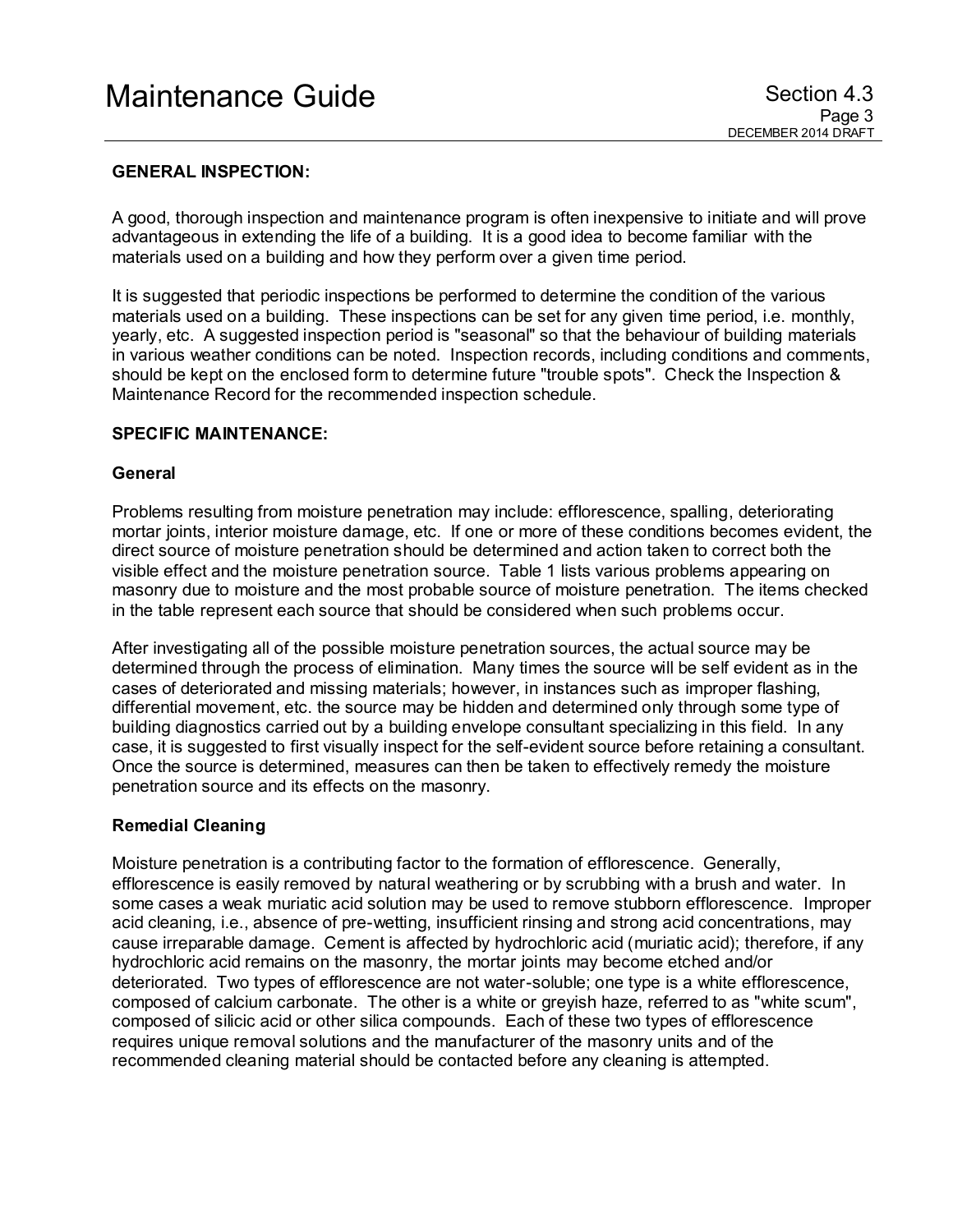# **REPAIR METHODS**

#### **Sealant Replacement**

Missing or deteriorated caulking and sealants in contact areas between masonry and other materials, i.e., window and doorframes, expansion joints, etc. may be a source of moisture penetration. The sealant joints in these areas should be inspected. If the sealant is missing, a full bead of high-quality, permanently elastic sealant compound should be placed in the open joints. If a sealant material was installed, but has torn, deteriorated or lost elasticity, it should be carefully cut out. The opening must be clean of all old sealant material. A new sealant should then be placed in a clean joint. All joints should be properly primed before the new sealant material is applied. A backer rope material should be placed in all joints deeper than 3/4 in. (19 mm) or wider than 3/8 in. (10 mm).

### **Water Repellent Coating**

Water-repellent treatments have to be renewed from time to time because of a gradual deterioration in their efficiency. The first effect is noticed when the surface no longer sheds the water that falls on it. This does not of itself indicate that the treatment has ceased to be effective; the pore surfaces behind the exposed face still retain an adequate degree of water-repellence for some considerable time.

Since the durability depends on the character of the surface and on the conditions of exposure, the frequency of renewal must be determined by experience with the selected water-repellents in the particular circumstances. Renewal is called for when signs of dampness begin to make an appearance, after first checking for other defects. However, it will usually be advisable to renew a treatment that has served its purpose for a reasonably long time, say 5 - 10 years, without waiting for dampness to appear again.

#### **Tuck-pointing Mortar Joints**

Moisture may penetrate mortar that has softened, deteriorated or developed visible cracks. When this is the case, tuck-pointing may be necessary to reduce moisture penetration. Tuck-pointing is a process of cutting out old mortar to a uniform depth and placing new mortar in the joint.

Prior to undertaking a tuck-pointing project, the following should be considered: 1) Whether or not to use power tools for cutting out old mortar. The use of power tools may damage the adjacent masonry units. 2) Any tuck-pointing operation should only be done by a qualified and experienced journeyman.

The old mortar should be cut out, by means of a toothing chisel or a special pointer's grinder, to a uniform depth of 3/4 in. (19 mm), or until sound mortar is reached. Care must be taken not to damage the edges of the masonry units. All dust and debris must be removed from the joint by brushing, blowing with air or rinsing with water.

Tuck-pointing mortar should be carefully selected and properly proportioned. For best results, the original mortar proportions should be duplicated.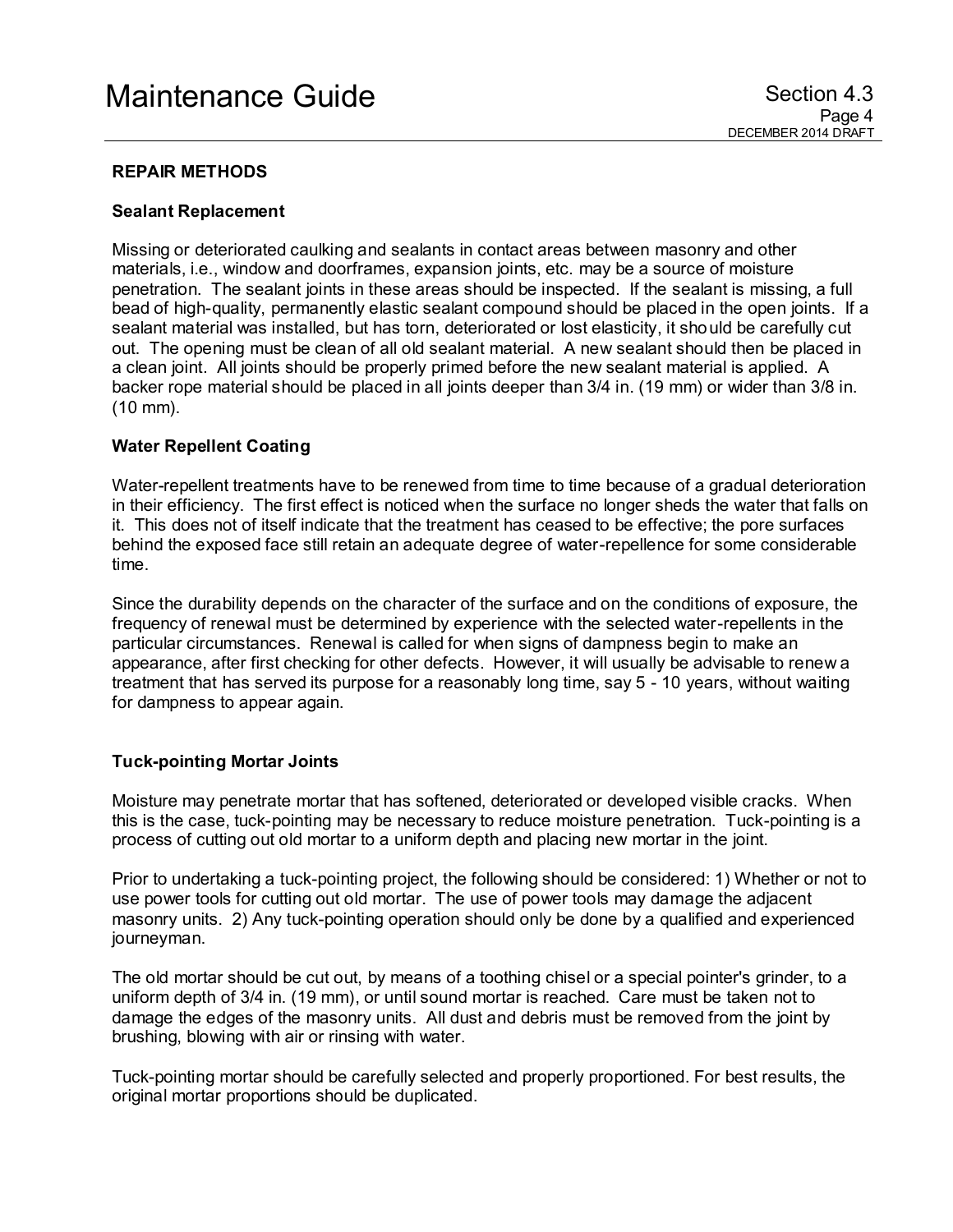# **SUMMARY**

This Maintenance Manual has presented procedures to extend the useful life of the building and to retain the original beauty and performance of the structure. It is suggested that regular routine inspections of the building be carried out to determine where future maintenance may be required. All buildings are unique and will experience individual maintenance needs and schedules.

The information contained in this Maintenance Manual is based on the available data, recommendations from the manufacturers and experience of the Technical Committee of the Masonry Institute of B.C. Final decision on the use of this information must rest with the project designer, owner or both.

|                                 |                                     | Sources of Moisture Penetration |          |        |              |           |             |           |        |              |          |
|---------------------------------|-------------------------------------|---------------------------------|----------|--------|--------------|-----------|-------------|-----------|--------|--------------|----------|
|                                 |                                     | Previous                        | Previous | Plant  | Deteriorated | Missing / | Incomple    | Capillary | Broken | Differential | Missing  |
|                                 |                                     | Acid                            | Sand     | Growth | Sealants /   | Clogged   | tely Filled | Rise      | /Loose | Movement     | Flashing |
|                                 |                                     | Cleaning                        | Blasting |        | Caulks       | Weepholes | Mortar      |           | Units  |              |          |
|                                 |                                     |                                 |          |        |              |           | Joints      |           |        |              |          |
|                                 | Efflorescence                       |                                 |          |        |              |           | ٠           | ٠         |        |              |          |
|                                 | Deteriorated<br>Mortar              |                                 |          |        |              |           |             |           |        |              |          |
|                                 | <b>Spalled Units</b>                |                                 | ٠        |        |              | ٠         | ٠           | ٠         |        |              |          |
|                                 | <b>Cracked Units</b>                |                                 |          |        |              |           | ٠           | ٠         |        |              |          |
| Effects of Moisture Penetration | Rising<br>Moisture                  |                                 |          |        |              |           |             | ٠         |        |              |          |
|                                 | Corrosion of<br>Backup<br>Materials |                                 |          |        |              |           |             |           |        |              |          |
|                                 | Mildew/Algae<br>Growth              |                                 |          |        |              | ٠         | ۰           | ٠         |        |              |          |
|                                 | Damaged<br>Interior<br>Finishes     |                                 |          |        |              |           |             |           |        |              |          |

# **TABLE 1 Possible Effects and Sources of Moisture Penetration**

#### **References**

Brick Institute of America TEK Notes 7 and 7F National Concrete Masonry Association TEK Notes 29, 44, 92 and 100 Masonry Institute of America Marble & Stone Slab Veneer, 2nd Edition Pittsburgh Corning Glass Block Products & Design Brochure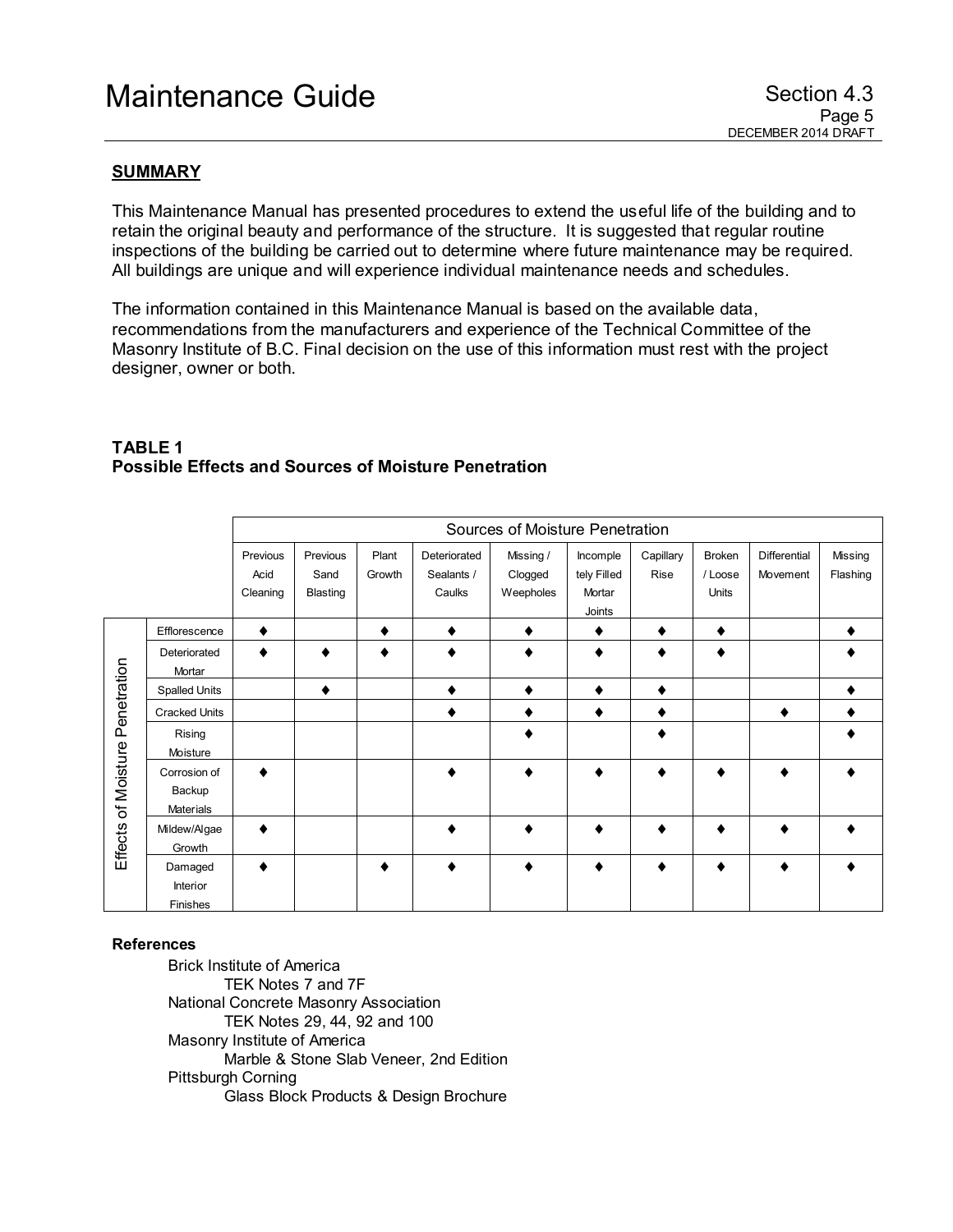# **MASONRY INSPECTION and MAINTENANCE RECORD**

| Building: | Date: |               | Last Inspection: |  |
|-----------|-------|---------------|------------------|--|
| Location: |       | Inspected by: |                  |  |

Recommended Inspection Schedule: First 2 years - inspect every 6 months Thereafter - inspect every 2 years

|                                |    | Problem |       |                      | Date of |
|--------------------------------|----|---------|-------|----------------------|---------|
|                                | OK | Minor   | Major | Location/Observation | Repair  |
| 1. General Condition           |    |         |       |                      |         |
| - General appearance           |    |         |       |                      |         |
| - Efflorescence                |    |         |       |                      |         |
| - Physical damage              |    |         |       |                      |         |
| - Settlement cracks            |    |         |       |                      |         |
| - Expansion/Contraction        |    |         |       |                      |         |
| - Graffiti                     |    |         |       |                      |         |
| - Dirt and stains              |    |         |       |                      |         |
| - Other                        |    |         |       |                      |         |
| 2. Masonry Units               |    |         |       |                      |         |
| - Cracked units                |    |         |       |                      |         |
| - Spalling                     |    |         |       |                      |         |
| - Loose                        |    |         |       |                      |         |
| - Out of alignment             |    |         |       |                      |         |
| - Other                        |    |         |       |                      |         |
| 3. Mortar Joints               |    |         |       |                      |         |
| - Missing/clogged<br>weepholes |    |         |       |                      |         |
| - Clogged vents                |    |         |       |                      |         |
| - Deteriorated                 |    |         |       |                      |         |
| - Cracks                       |    |         |       |                      |         |
| - Moss/algae growth            |    |         |       |                      |         |
| - Other                        |    |         |       |                      |         |